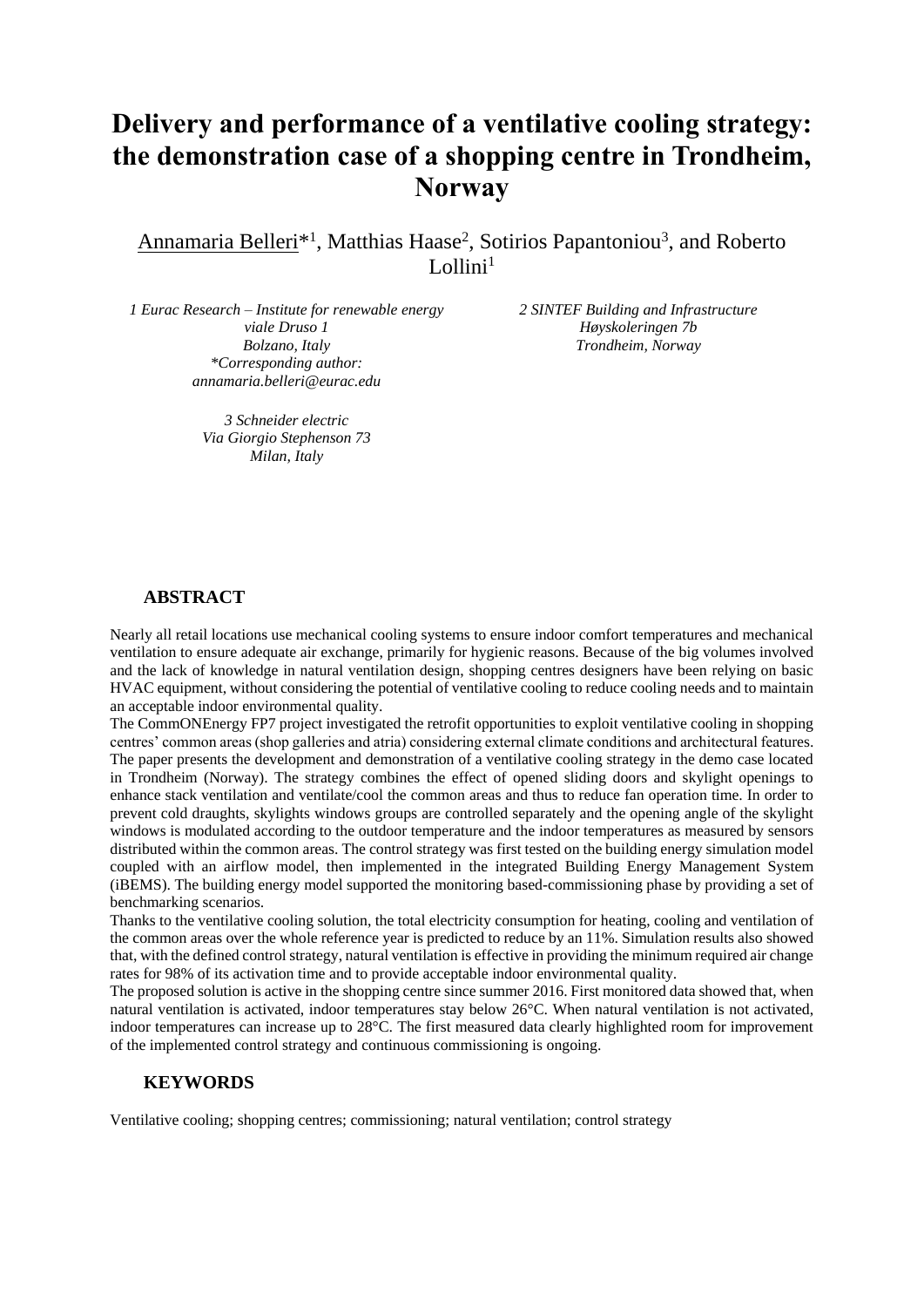## **1 INTRODUCTION**

Data collected from several European retailers' sustainability reports show that on average heating, cooling and ventilation energy consumption account for 20% of the total energy consumption in food retailers and up to 40% in non-food retailers (Schönberger, Galvez Martos & Styles 2013).

Nearly all retail locations use mechanical cooling systems to ensure indoor comfort temperatures and mechanical ventilation to ensure adequate air exchange, primarily for hygienic reasons (Retail forum for sustainability, 2009). Because of the big volumes involved and the lack of knowledge in natural ventilation design, shopping centres designers have been relying on basic HVAC equipment, without considering the potential of ventilative cooling to reduce cooling needs and to maintain an acceptable indoor environmental quality.

Despite their higher energy consumption, mechanical ventilation systems are preferred to natural ventilation strategies because more easy to control and reliable, since they are not affected by the uncertainty of natural forces. Thereby, within the design process the team never focused neither on opening sizing nor on control strategies definition for natural or hybrid ventilative cooling systems. So far, shopping centres' design has included a small proportion of automated windows, sized for smoke ventilation only.

The EU FP7 CommONEnergy project investigated the retrofit opportunities to exploit ventilative cooling in shopping centres' common areas (shop galleries and atria) considering external climate conditions and architectural features. The paper presents the development and demonstration of a ventilative cooling strategy in the demo case located in Trondheim (Norway). The strategy combines the effect of opened sliding doors and skylight openings to enhance stack ventilation and ventilate/cool the common areas and thus to reduce air-handling unit (AHU) operation time.

## **2 DEMO CASE DESCRIPTION**

The demo case is a suburban shopping centre, built on the outskirts of Trondheim in Norway. Opened in 1987 and covering an area of 38,000 m², it houses 70 shops on three floors, with 1,000 outdoor parking spaces.

All the shops face the common areas, which have a circular layout. This circulation space surrounds a central atrium with escalators and shops. Cafeterias or restaurants are located in two intermediate floors in the atrium.

The heating and cooling needs are covered by two air to water heat pumps (AWHP), supplemented by district heating and two additional cooling machines when needed. The dual AWHPs provide heating/cooling to the main ventilation units, and they are manually switched from heating to cooling mode in the mid-season.

An air-handling unit with heat recovery and a capacity of 20,000 m<sup>3</sup>/hr supplies treated air to the common areas. The ventilation system is central damped and there are no automatic dampers. The air intake is on the building roof.

The ventilation unit operates 15 hours/day (from h 06:30 to 21:30) from Monday to Friday and 14 hours on Saturday (from h 06:30 to 20:30). On Sundays, when shopping centre is closed, the system is off. Temperature set points vary between 14°C and 19°C depending on the outside temperature and on exhaust temperature from the atrium/ common area.

The main entrance is a full height glazed atrium with four sliding doors (1.56m x 2.30m each), two entrance doors are located at ground floor (DR1 and DR2) and the other two at first floor (DR3 and DR4), as shown in [Figure 1.](#page-2-0) The doors are controlled by motion sensors or by manual on/off switch, which are eventually overridden in case of fire.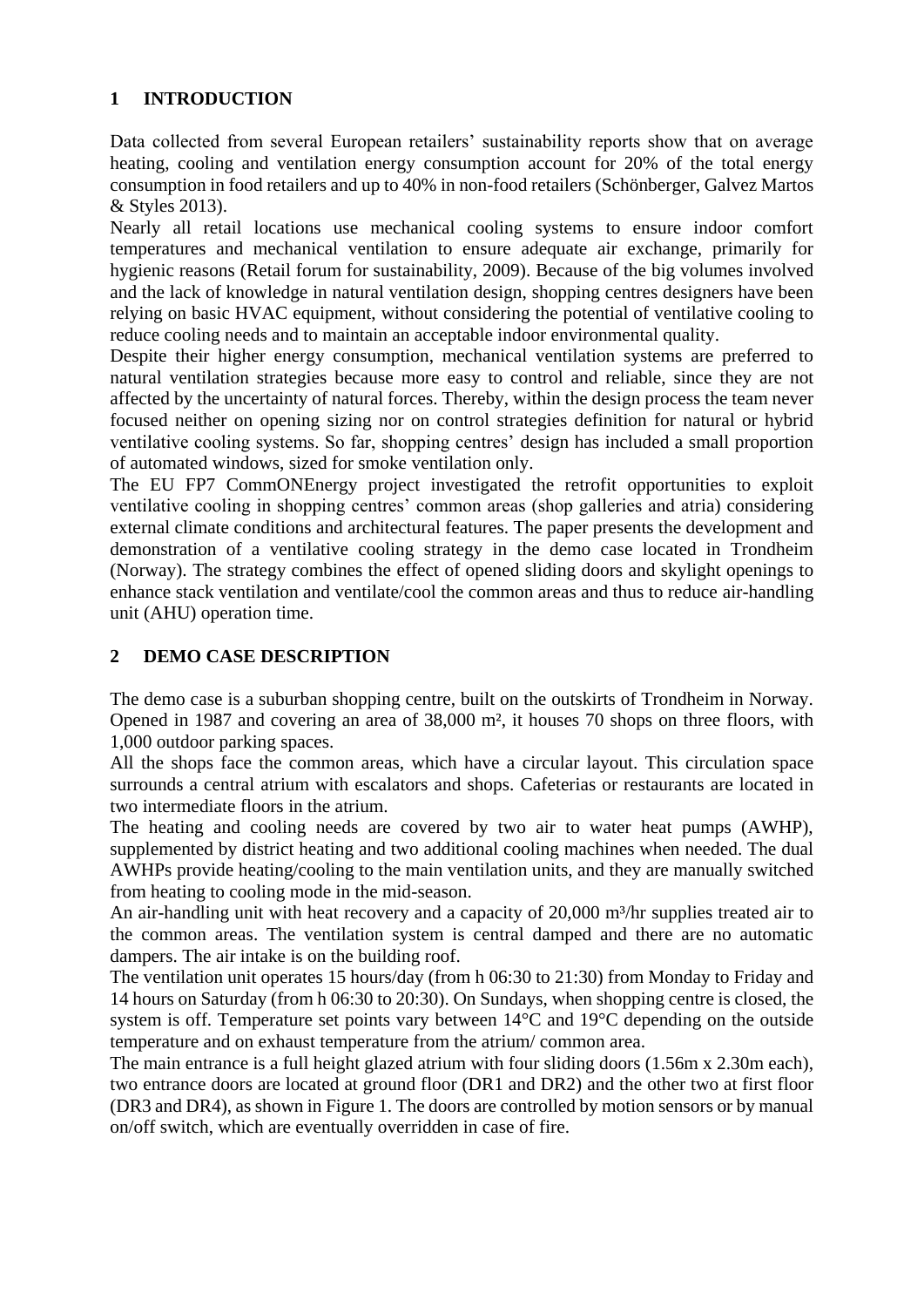

<span id="page-2-0"></span>Figure 1: Main entrance of the shopping centre.

Main atrium [\(Figure 2\)](#page-2-1) has 20 skylight openings equipped with linear actuators and a 3-phase gear motor with 180 cm railway. Among the 20 skylight openings, 10 are located on the west side (SK2) and the other 10 on the east side (SK1) of the skylight. Each opening is 1.2 m wide and 2.0 m high. The skylight windows are top hinged with an outward motion for approximately 45° opening angle off the sloping windows.

Natural ventilation through openable windows in the central atrium skylights helps vent out stale air in the summer.

The skylight windows are currently operated by a window automation system. The opening of the windows can be modulated (5 steps), but the algorithm that controls this practice is propriety from the manufacturer and the building manager cannot modify the control strategy.



<span id="page-2-1"></span>Figure 2: Skylights in the central atrium and the cafeteria located on the mezzanine below. Openable windows are present on both sides of the skylight.

Several inefficiencies have been identified in the common areas ventilation:

- Mechanical ventilation system and window automation control are not integrated. Therefore, mechanical ventilation in the common areas cannot be switched off when natural ventilation is activated;
- The control protocol of skylight openings is encrypted in the window automation system and therefore, in case of complaints about natural ventilation operation, the energy manager manually shuts off the system and closes the openings;
- Cold draughts problems occur mainly in the cafeteria area, located in the atrium at the second mezzanine floor;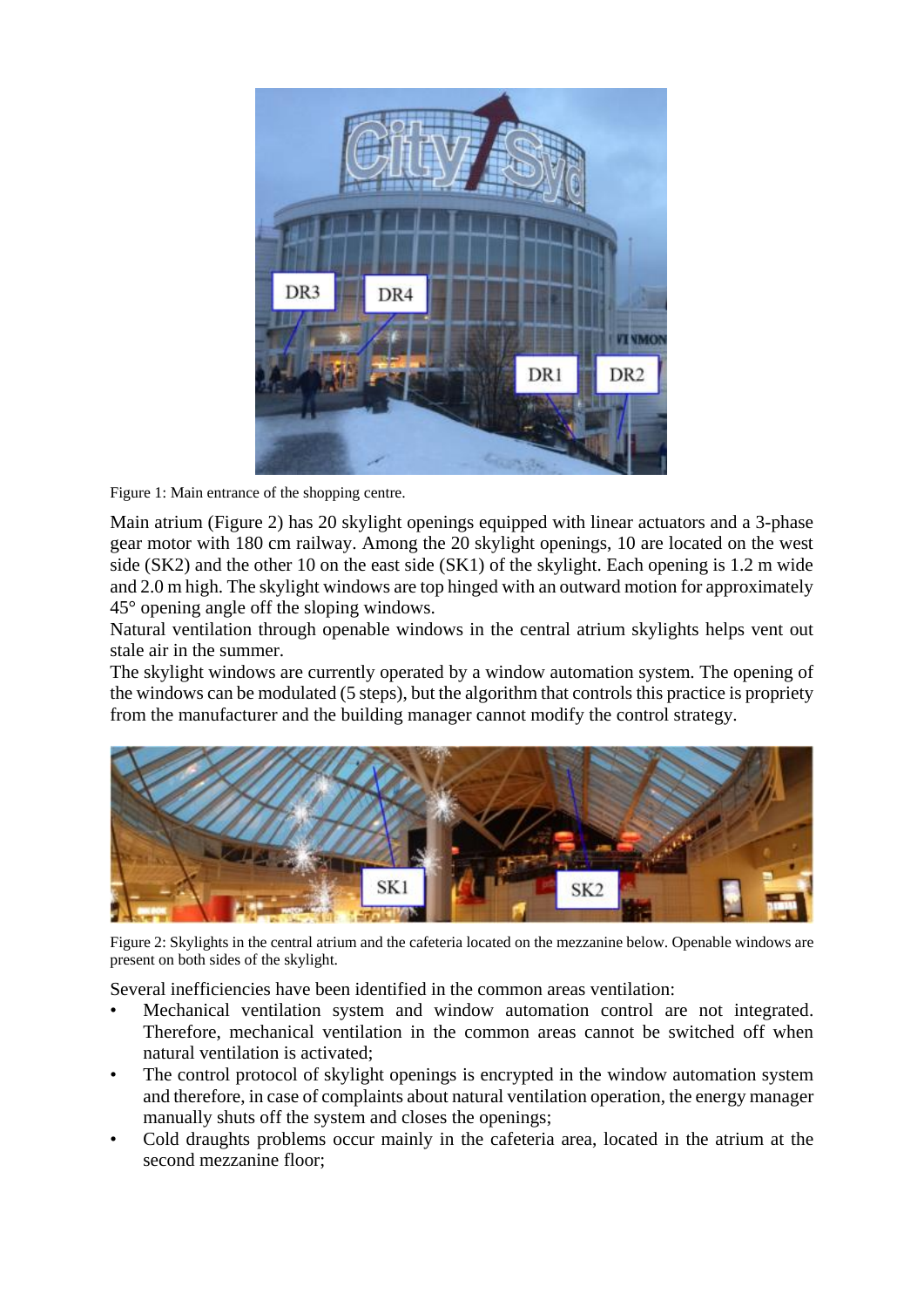• Overheating problems are occurring in the main entrance due to the extensive glazed façade. Therefore, doors are kept open to cool down the entrance area.

# **3 NATURAL VENTILATION STRATEGY**

The proposed natural ventilation strategy combines the effect of existing sliding doors and skylight openings to enhance stack ventilation and ventilate/cool the common areas.

The integration of natural ventilation together with mechanical ventilation allows exploiting the benefits of windows opening and stack effect for ventilating/cooling the common areas. Although some shopping centres have automated windows for natural ventilation, their control is often not linked to the HVAC system control. Therefore, the advantages obtained by ventilative cooling are neglected with an additional energy consumption from the HVAC system.

The flow chart in [Figure 3](#page-4-0) represents the control logic, which is described in detail in (Belleri, Avantaggiato 2017). The control scheme activates natural ventilation during opening time if it does not rain and the wind velocity does not exceed 7m/s (WS\_MAX) and the outdoor temperature is within the comfort range and the measured indoor temperature exceeds the heating set point. The skylight windows on east (SK1) and west (SK2) side are controlled separately and depending on indoor temperature measured in the cafeteria and the common areas at first and ground floor.

Additionally, as required by the window manufacturer, if wind speed is above 4 m/s (WSn\_MAX) and prevails from the opposite direction of east/west window row, that window row will stay close.

This results in 9 possible different configurations of windows and doors opening. [Table 1](#page-3-0) reports the possible openings configurations according to the defined control schemes. The AHU is turned off whenever doors or skylights are opened.

[Table 2](#page-4-1) reports the list of input for the control rules. Some inputs are monitored variables and some other are constant values that can be pre-defined and optimized in the commissioning phase.

| <b>Control</b><br>scheme | <b>Skylight</b><br>windows<br>group 1<br>(OF SK1) | <b>Skylight</b><br>windows<br>group 2<br>$(OF_SK2)$ | Door 1<br>$(OF\,DR1)$ | Door 2<br>$(OF_D R2)$ | Door 3<br>$(OF\;DR3)$ | Door 4<br>$(OF)$ DR4) | <b>AHU</b> |
|--------------------------|---------------------------------------------------|-----------------------------------------------------|-----------------------|-----------------------|-----------------------|-----------------------|------------|
| $Sc_1a$                  |                                                   |                                                     |                       |                       |                       |                       |            |
| $Sc_1b$                  |                                                   |                                                     |                       |                       |                       |                       |            |
| $Sc_1c$                  |                                                   |                                                     |                       |                       |                       |                       |            |
| $Sc_1d$                  |                                                   |                                                     |                       |                       |                       |                       |            |
| $Sc_1e$                  |                                                   |                                                     |                       |                       |                       |                       |            |
| $Sc_{1f}$                |                                                   |                                                     |                       |                       |                       |                       |            |
| $Sc_{1g}$                |                                                   |                                                     |                       |                       |                       |                       |            |
| $Sc_1h$                  |                                                   |                                                     |                       |                       |                       |                       |            |
| $Sc_{1i}$                |                                                   |                                                     |                       |                       |                       |                       |            |
| $Sc_2$                   |                                                   |                                                     |                       |                       |                       |                       |            |
| $Sc_3$                   |                                                   |                                                     |                       |                       |                       |                       |            |

<span id="page-3-0"></span>

| Table 1: Configuration of control rules' output signals as defined in the control schemes (for windows/doors: 0 |
|-----------------------------------------------------------------------------------------------------------------|
| means the opening is closed, 1 means the opening is opened; for the AHU: 0 means the AHU is off, 1 means the    |
| AHU is on                                                                                                       |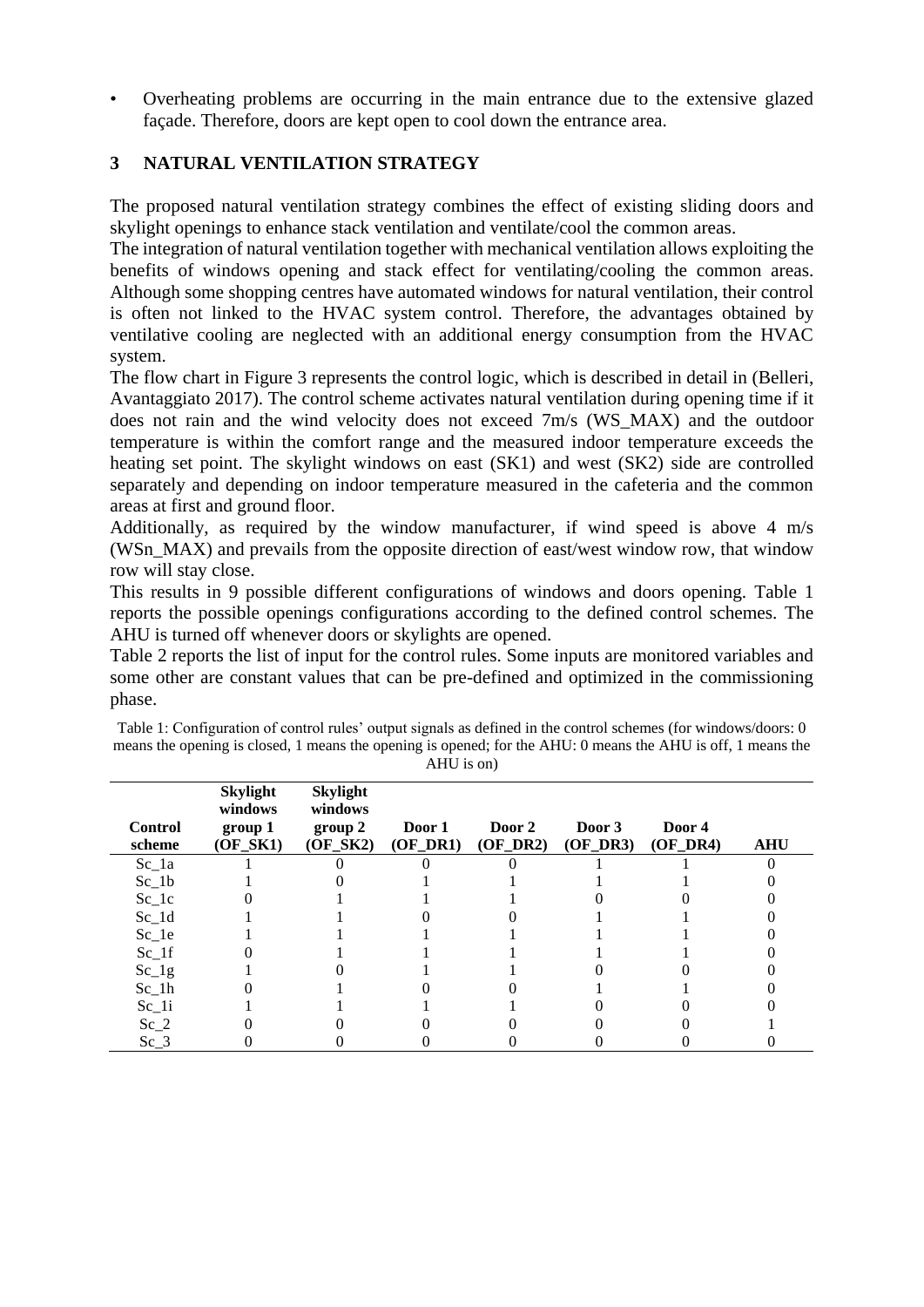

<span id="page-4-1"></span><span id="page-4-0"></span>Figure 3: Control strategy scheme.

Table 2: Control rules input list.

| <b>Input ID</b>  | Unit            | <b>Description</b>                                                                | <b>Type</b> |  |
|------------------|-----------------|-----------------------------------------------------------------------------------|-------------|--|
| SCH_OCC          |                 | Occupancy schedule [0;1]                                                          | Scheduled   |  |
| <b>T_EXT</b>     | $\rm ^{\circ}C$ | Outdoor air temperature                                                           | Monitored   |  |
| WS               | m/s             | Wind speed                                                                        | Monitored   |  |
| WD               | O               | Wind direction                                                                    | Monitored   |  |
| R                | -               | Precipitation sensor $[0;1]$                                                      | Monitored   |  |
| T_COM4           | $\rm ^{\circ}C$ | Indoor air temperature of the common area at ground floor                         | Monitored   |  |
| T COM1           | $\rm ^{\circ}C$ | Indoor air temperature of the common area at first floor                          | Monitored   |  |
| T_COM6           | $\rm ^{\circ}C$ | Indoor air temperature of the cafeteria                                           | Monitored   |  |
| WS MAX           | m/s             | Maximum wind speed                                                                | Setpoint    |  |
| WSn_MAX          | m/s             | Maximum wind speed in the direction opposite to the normal of the<br>window plane | Setpoint    |  |
| <b>T EXT MIN</b> | $\rm ^{\circ}C$ | Minimum outdoor temperature for the activation of natural<br>ventilation          | Setpoint    |  |
| <b>T_EXT_MAX</b> | $\rm ^{\circ}C$ | Maximum outdoor temperature for the activation of natural<br>ventilation          | Setpoint    |  |
| TSETH CMA        | $\rm ^{\circ}C$ | Lower temperature limit of the comfort zone for common areas                      | Setpoint    |  |
| TSETH_RST        | $\rm ^{\circ}C$ | Lower temperature limit of the comfort zone for cafeteria<br>Setpoint             |             |  |
| TSETC CMA        | $\rm ^{\circ}C$ | Higher temperature limit of the comfort zone for common areas<br>Setpoint         |             |  |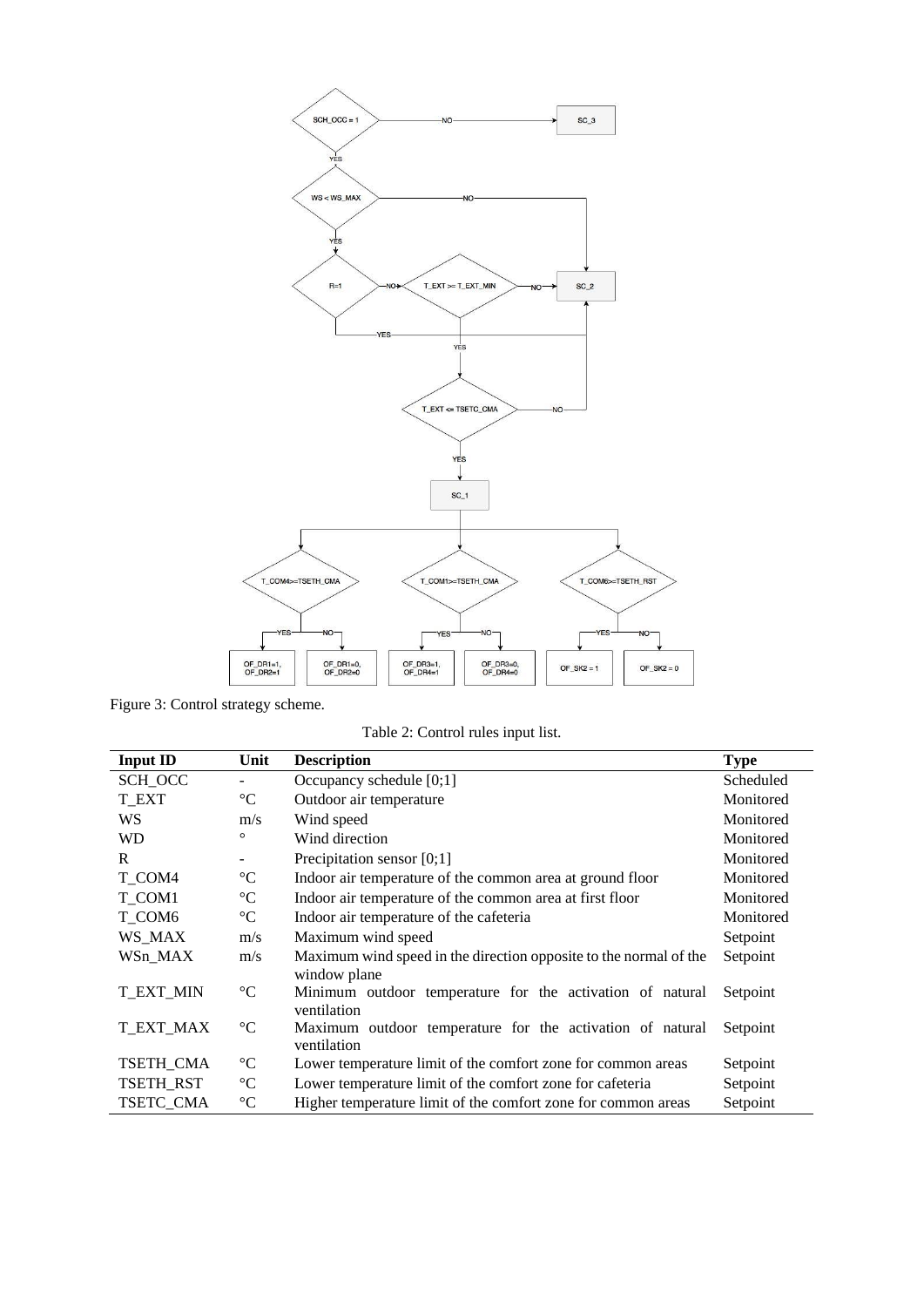In order to prevent cold draughts, the opening angle of the skylight windows is modulated on 5 steps (0.2 - 0.4 - 0.6 - 0.8 - 1) depending on the outdoor temperature and the indoor temperatures measured by sensors distributed within the common areas, as the function shown in [Figure 4.](#page-5-0)



<span id="page-5-0"></span>Figure 4: Skylight opening angle modulation depending on outdoor temperature.

## **4 IMPLEMENTATION AND COMMISSIONING**

Since the ventilative cooling strategy involves different building systems (i.e. door and window actuators and air-handling unit), building energy simulations within a structured modelling environment supported the development and test of control strategies, the tuning of set-points, as well as the prediction of system performance improvement.

Input/output and control schemes are described using a predefined format agreed between the energy modeller and the system integrator so that we can manage control rules both in the Integrated Modelling Environment (IME) and in the intelligent Building Energy Management System (iBEMS) in a synergic way. Each input and output is identified by the same variable name in the IME, the iBEMS and the monitoring plan.

#### **4.1 iBEMS architecture**

Thanks to its integrated approach, the iBEMS architecture leverages the information and synergy between each of the systems and is able to provide a truly integrated function to the building. The system architecture foresees at least one automation server to which are potentially connected different subsystems for lighting, refrigeration, HVAC, energy storage and renewable energy technologies control.

In the demo case, the iBEMS is controlling directly the motors of the windows using a dedicated control for activating the motors. [Figure 5](#page-6-0) shows the architecture for the control of this subsystem. The sub-system communicates with the iBEMS hardware using the available open protocol (LonWorks).

The operation of the motors for natural ventilation uses information from sensors located in the common area. Thus, the information required for the operation of this sub-system are under the same hardware installation.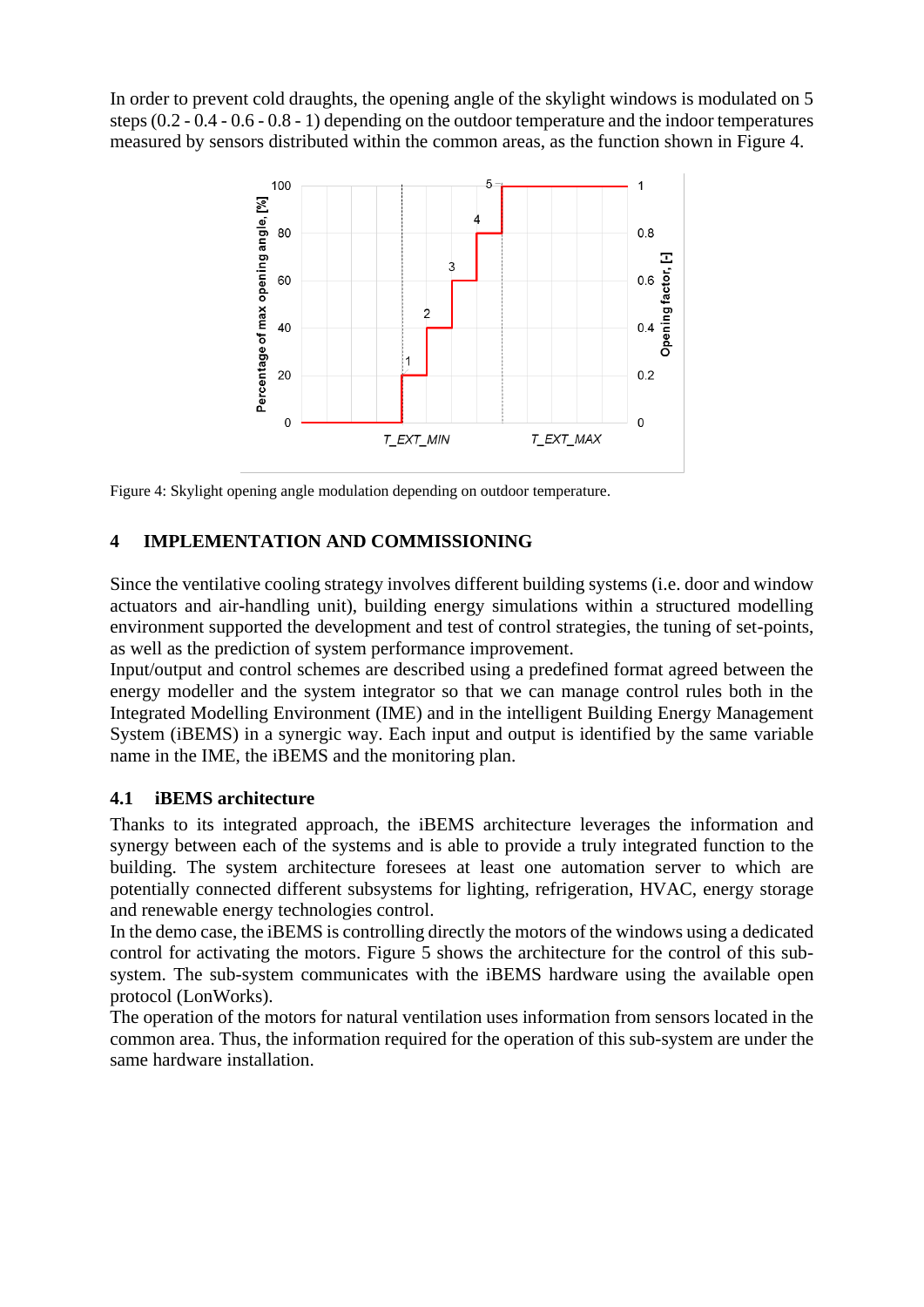

<span id="page-6-0"></span>Figure 5: iBEMS architecture for openings automation.

## **4.2 Monitoring layout**

Besides its role in the natural ventilation control rules, the common area monitoring aims at evaluating the overall performance of the natural ventilation.

Indoor air temperature, radiant temperature, relative humidity and CO<sub>2</sub> concentration sensors are installed in seven positions within the two floors of the common areas, as shown in [Figure](#page-6-1)  [6.](#page-6-1) Point 6 is located in the cafeteria in the mezzanine floor. The signals collected in the building are being saved in the iBEMS.



<span id="page-6-1"></span>Figure 6: Sensors position in the common areas

#### **4.3 Interaction between simulation model and iBEMS**

The energy model of the building was developed within the Integrated Modelling Environment (Dipasquale, Belleri & Lollini 2016), a pre-casted simulation environment representing the building and its subsystems in a modular structure making more effective the development of a shopping mall model. We set up an airflow network model and coupled it with the energy model of the building (Haase et al. 2015).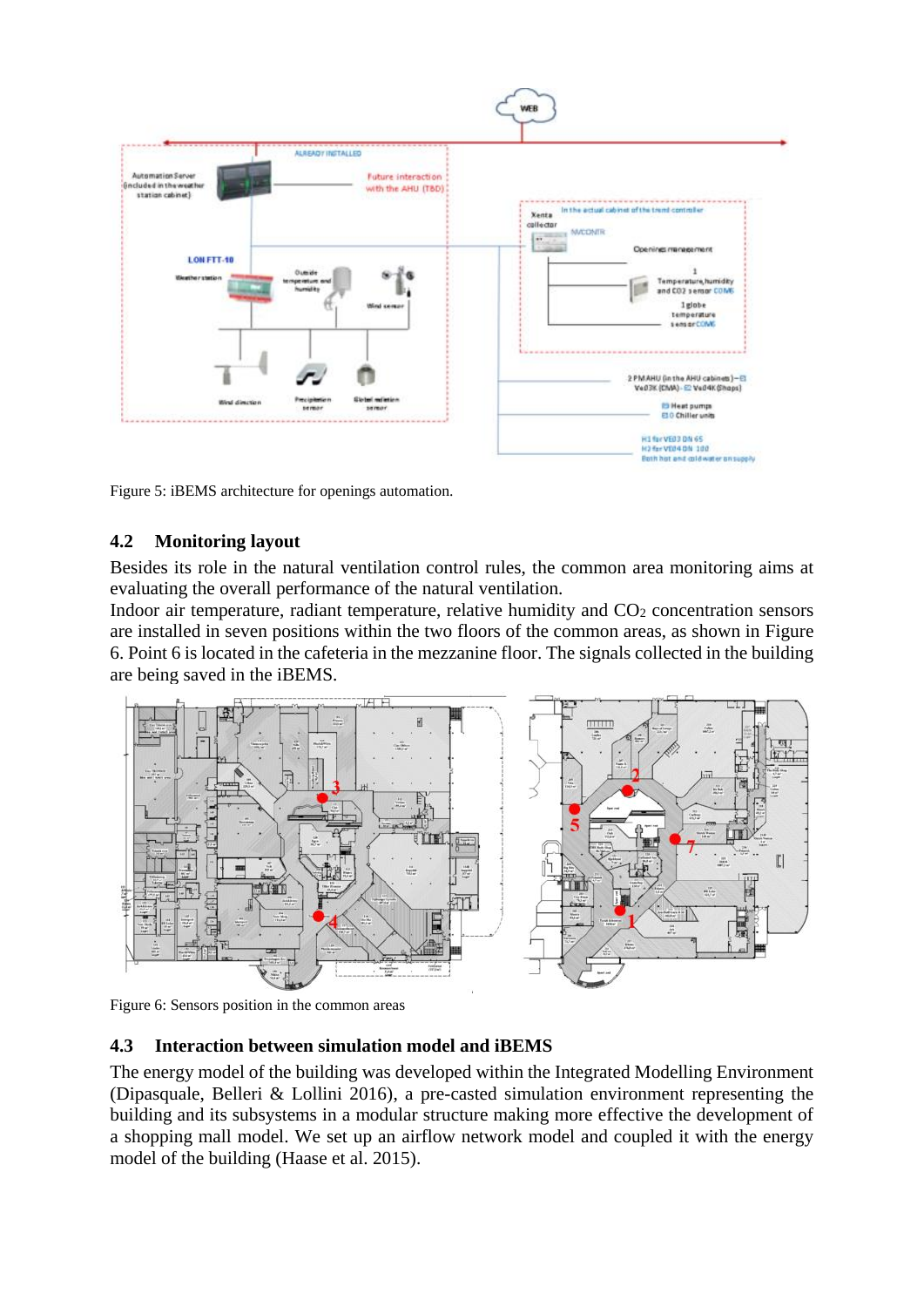Baseline simulations were run in unlimited power mode, where the generation system is assumed to always have the power necessary to keep indoor temperatures within 20°C (heating setpoint) and 25°C (cooling setpoint) during the opening time of the shopping centre (h 09:00- 19:00). The mechanical ventilation is always on during opening time and provides the minimum required air change rates, which are assumed 20'835 m<sup>3</sup>/hr (circa 1 ach).

Then, we compared the baseline simulation results with the results of the energy simulation model where we implemented the natural ventilation strategy. The graph in [Figure 7](#page-7-0) shows the percentage of opening time when natural ventilation is activated and effective (MODE 1), when natural ventilation is activated but the minimum airflow rates are not met (MODE 2) and when mechanical ventilation is needed (MODE 3). Due to the low outdoor temperatures, natural ventilation is activated mainly during the summer season.



<span id="page-7-0"></span>Figure 7: Percentage of opening time when natural ventilation is activated and minimum required airflow rates are met (MODE 1), minimum required airflow rates are not met (MODE 2) and mechanical ventilation is needed (MODE 3).

Since the HVAC model is ideal, the following efficiencies were considered for the estimation of the electricity consumption due to heating, cooling and ventilation:  $COP = 2.36$ ;  $SPF = 0.45$  $Wh/m<sup>3</sup>$ .

<span id="page-7-1"></span>Table 3: Estimated energy consumption and cost savings for the mixed mode ventilation strategy (natural and mechanical ventilation) compared to the energy performance of the building with mechanical ventilation only.

|                                             |                                    | <b>Mechanical</b><br>ventilation only | <b>Mixed mode ventilation</b> |
|---------------------------------------------|------------------------------------|---------------------------------------|-------------------------------|
| Daytime natural ventilation operating hours | $[\text{hr/y}]$                    | $\theta$                              | 513                           |
| Mechanical ventilation operating hours      | [hr/y]                             | 4,538                                 | 4,025                         |
| Electric energy consumed for ventilation    | [MWh/y]                            | 43                                    | 38                            |
| Electric energy consumed for cooling        | [MWh/y]                            | 28                                    | 19                            |
| Tot electric energy consumption             | [MWh/y]                            | 71                                    | 57                            |
| Operating costs saving <sup>1</sup>         | $\lceil \frac{\epsilon}{y} \rceil$ | -                                     | 1,748                         |

[Table 3](#page-7-1) summarizes the outcomes of the building energy simulation. The total electricity consumption for cooling and ventilation of the common areas over the whole reference year decreases by an 11% thanks to the exploitation of natural ventilation. Simulation results also showed that natural ventilation is effective in providing the minimum required air change rates for 98% of its activation time. The operating cost savings are approximately 1,750  $\epsilon$ .

1

<sup>&</sup>lt;sup>1</sup> The cost of electricity in Norway is 0.12  $\epsilon$ /kWh.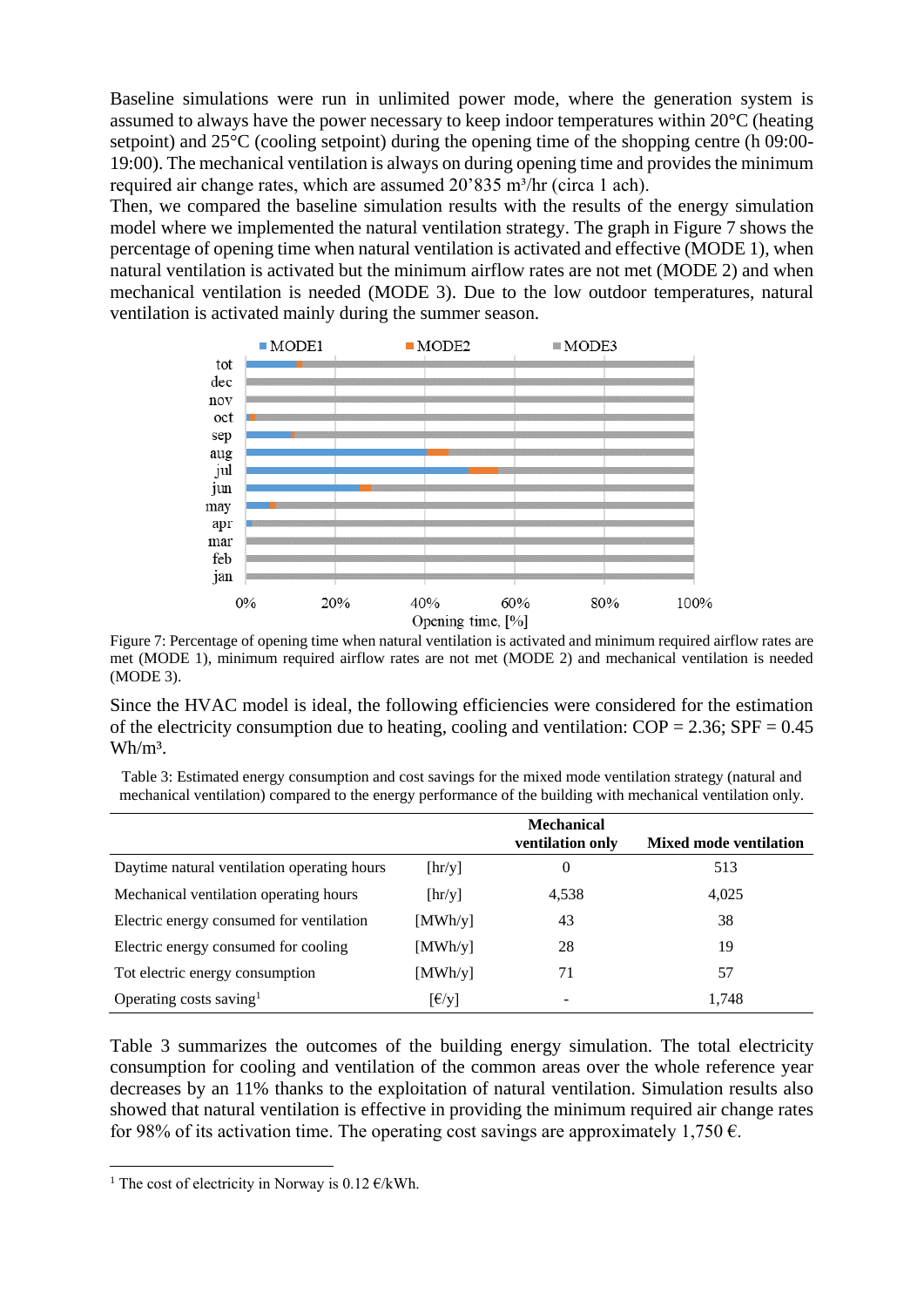The building energy model also supported the monitoring based-commissioning phase by providing a set of benchmarking scenarios. The control output of the benchmarking scenarios was then compared to the iBEMS control output by setting the same boundary conditions.

#### **5 MEASURED PERFORMANCE**

The proposed solution is active in the demo case since summer 2016. The graphs in [Figure 8](#page-8-0) and [Figure 9](#page-8-1) report the monitored data recorded in August 2016 about outdoor (T\_EXT) and indoor (T\_IN) temperatures and doors and windows position (OF\_DR = opening factor of doors, OF  $SK =$  opening factor of skylight windows).

The graphs show that, when natural ventilation is activated, indoor temperatures stay below 26°C. Indoor temperatures can increase up to 28°C in the cafeteria area (T\_IN\_6) when natural ventilation is not activated (e.g. on 07.08.2016 or 21.08.2016 or 28.08.2016).

The data clearly highlights room for improvement of the implemented control strategy. Indoor temperature peaks in the cafeteria could be reduced by exploiting ventilative cooling.



04/08 05/08 06/08 07/08 08/08 09/08 10/08 11/08 12/08 13/08 14/08 15/08 16/08 17/08 18/08 19/08 20/08

<span id="page-8-0"></span>Figure 8: Monitored indoor and outdoor temperatures and opening factors from August 4<sup>th</sup> until August 20<sup>th</sup> 2016.



<span id="page-8-1"></span>Figure 9: Monitored indoor and outdoor temperatures and opening factors from August 20<sup>th</sup> until September 6<sup>th</sup> 2016.